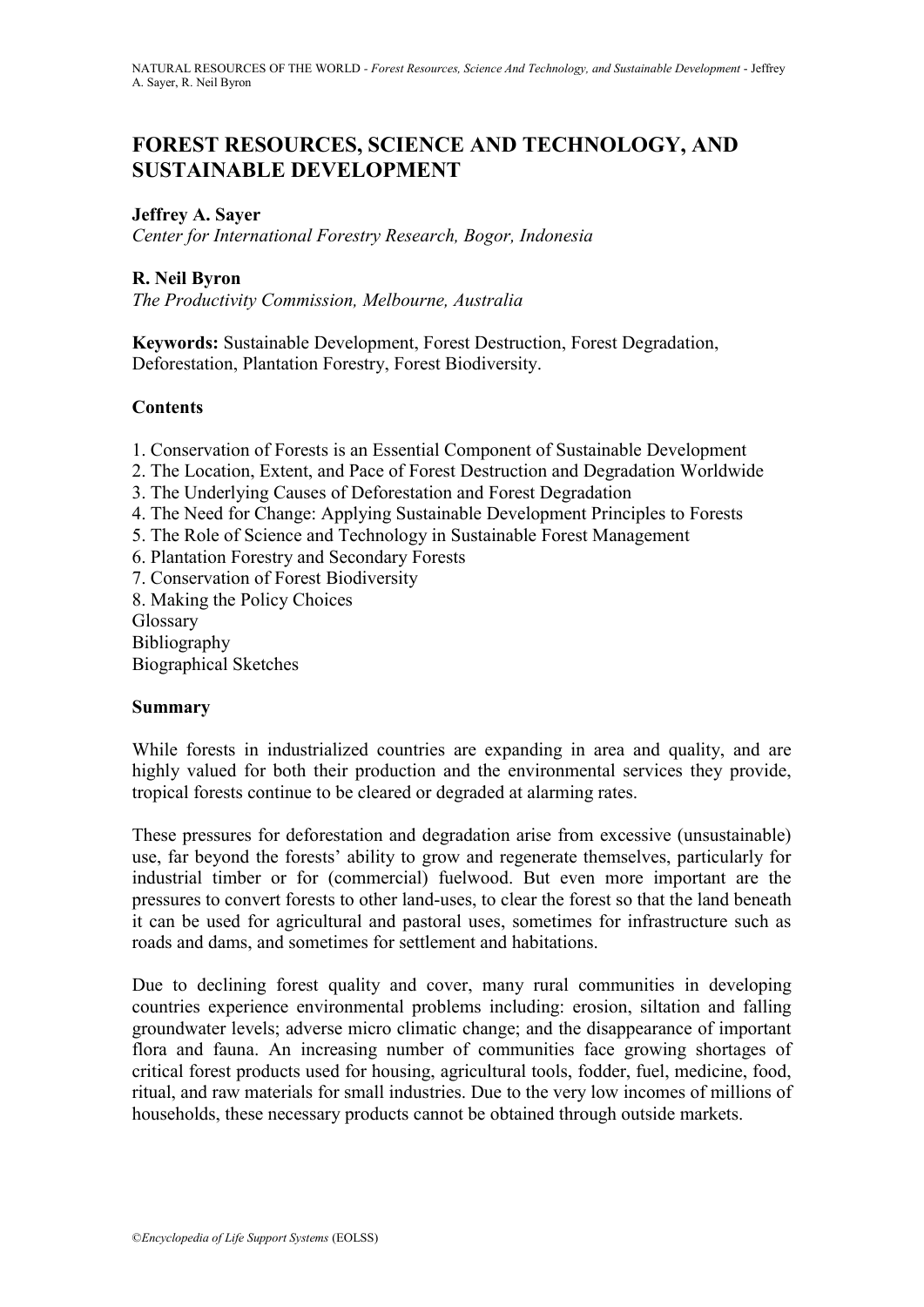Sustainable development involves balancing equity and welfare concerns, within and between generations, with economic development and environmental protection. Sustainable development in forestry does not mean preventing all further deforestation, but rather attempting to find the best balance between use, retention, and clearance of forests.

The global environmental services from forests are at risk, and warrant prompt remedial action. But slowing the deforestation, achieving forest conservation goals, and enhancing the contribution that forests make to the incomes and livelihoods of rural societies, is proving far more difficult than imagined a decade ago. This paper explores the role of science and technology, and improved management institutions, in developing improved forest management practices, in responding to the social, economic and environmental goals of sustainable development.

## **1. Conservation of Forests is an Essential Component of Sustainable Development**

Forests are of fundamental importance to people; the history of our societies is in many ways intimately linked to forests. Our folk tales and culture draw in numerous ways on forests. There is a modern conservation ethic that perceives forests as either being modified, and therefore of low conservation value, or pristine and untouched and therefore of high value. The reality is that virtually all today's forests have achieved their present state as a result of millennia of subtle management actions by people. People have consciously modified forests over centuries, in order to increase the forests' value to them. The perception of forests as being "natural" or "non-natural" is itself an artifact of contemporary western culture. In western culture at least, and probably in many others, there remains a deep belief that nature does not exist simply to meet people's needs, that nature has intrinsic values in its own right and that people do not have the right to use it as they please.

The popular appeal of the worldwide movement in favor of the conservation of forests has its foundations in this belief. And perhaps the origins of this belief lie in tacit recognition even amongst primitive human societies of the adaptive value of retaining areas of "natural" forest. These forests were sources of multitudes of products, they were reserves against times of privation and they yielded what we now call environmental services, such as water, erosion control and local climate mediation.

Formal forestry as a profession had its origins in central Europe in the eighteenth century. Timber at the time was a major strategic material. Countries depended upon their navies to extend their influence beyond their frontiers. Timber, mainly from mature oak trees were essential for building those navies. Many of the famous forests of Europe today were planted as strategic reserves in the eighteenth century to counter threats from other countries or as a basis for future overseas adventures. The rulers of these societies were also interested in hunting in their forests and fortunately for them, management for large timber was compatible with the maintenance of their preferred quarry—deer.

But the objectives of the state, to produce large diameter, straight oak trees and to hunt large game, were sometimes at variance with the needs of local people. The latter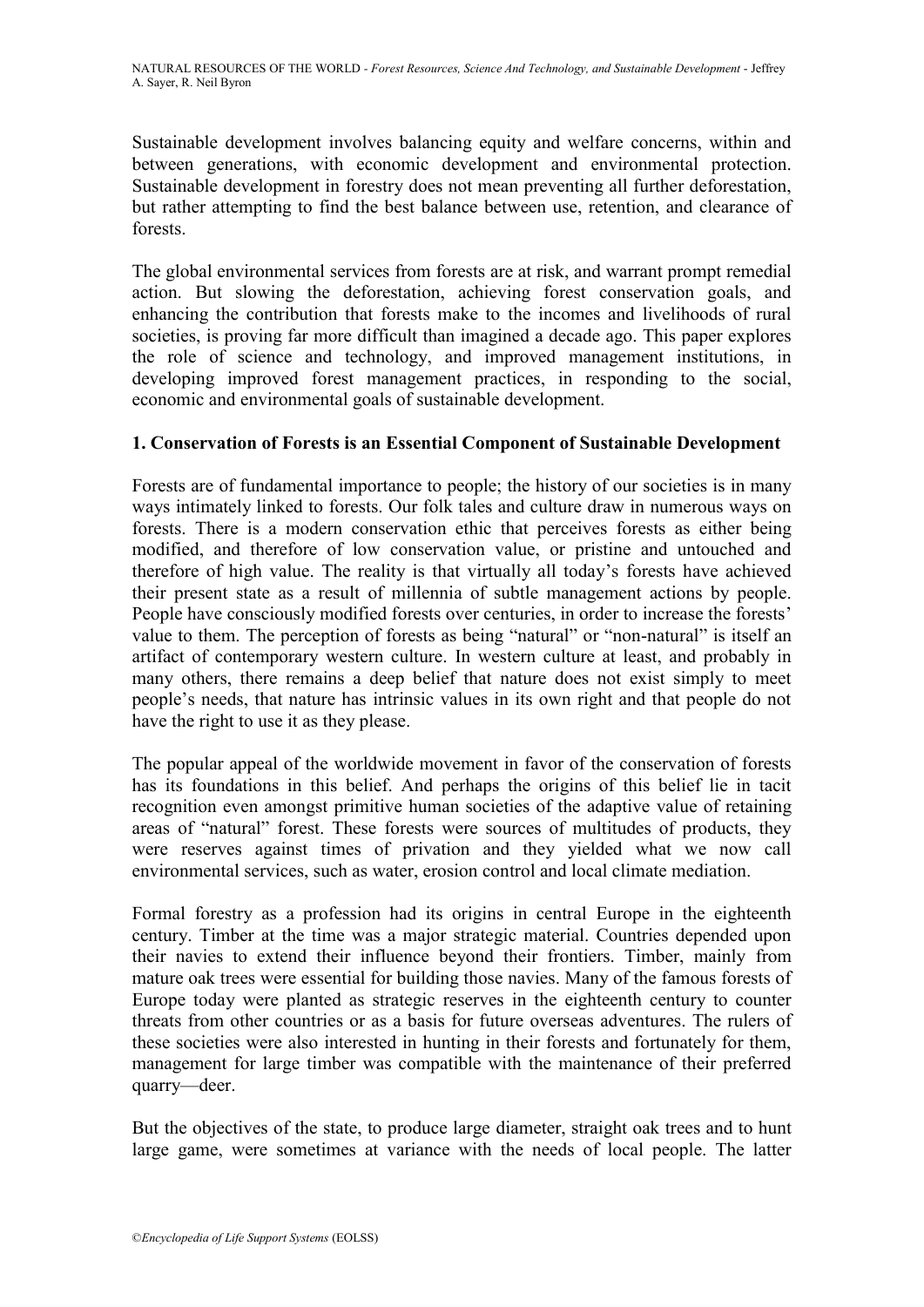needed firewood and small sized timber of a number of species for immediate local uses. For local people forests were a multiple-use resource. They pastured their livestock and periodically cut areas of forest for swidden agriculture. The origins of formal forestry lie in attempts by the state—as exemplified by the aristocracy—to protect their forest values against the depredations of the peasantry. This tension between multiple-use by local communities and single uses by the state, powerful people, corporations etc is as alive today as it was at the time of the Napoleonic wars. Many of the debates about forest conservation that continue to rage today in the international media can be much better understood if they are seen in this historical context.

Formal forest departments in developed countries inherited the historical role of managing forests primarily as a source of timber for construction. It is only in recent years that we have begun to see the emergence of a "New Forestry" or of "Ecosystem" approaches" to forestry, which attempt to mimic natural ecological processes. We see the emergence of state agencies that explicitly recognize that forests are extremely important to the majority of people for a wide diversity of products and services. They are a source of fuel and of traditional foods, fibers and medicines— hunted and gathered, as well as providing countless opportunities for small-scale income-generating activities (handicrafts and artisanal products), amenity and recreation. The balance between these different demands upon forests differs according to the level of economic and social development of the society, the scarcity or abundance of forests and local cultural and social attributes. All that can be said is that, although different people ascribe different values to forests, all people seem to ascribe some value to forests.

But quite apart from all the valuable and useful products that individuals derive from forests, there is increasing recognition of the public values of the environmental services that forests provide. These may be felt at the level of a local community, a watershed, and a nation and in our increasingly globalized world to the life support systems of our planet. Forestry had its origins in struggles for resources between the local aristocracy and the local peasant. Now it has evolved into a multi-dimensional struggle between the rich and powerful and the poor and weak at the local level and at the global level. Many in the affluent developed world are seeking to impose their vision of desirable forest outcomes onto the poor of the less developed world.

Notwithstanding all this there remain enormous pressures and stresses upon all values of forests, especially in the tropics. As a result of these pressures, tropical forests declined at a rate estimated between 1 and 1.6 percent annually between 1981 and 1990. The absolute rate may have declined somewhat in the 1990s but as a percentage of the remaining forest area it remains high. The media tend to focus on deforestation as the principle problem but many more forests are experiencing degradation of various types. They are losing their biodiversity, their biomass is declining and their ability to provide products and services is being depleted. This steady decline in forest extent and quality is causing many communities to experience environmental problems including erosion, siltation and falling groundwater levels, adverse micro climatic change, and the disappearance of useful flora and fauna. An increasing number of communities, especially in poor countries, face growing shortages of critical forest products used for housing, agricultural tools, fodder, fuel, medicine, food, ritual, and raw materials for small industries. Since millions of these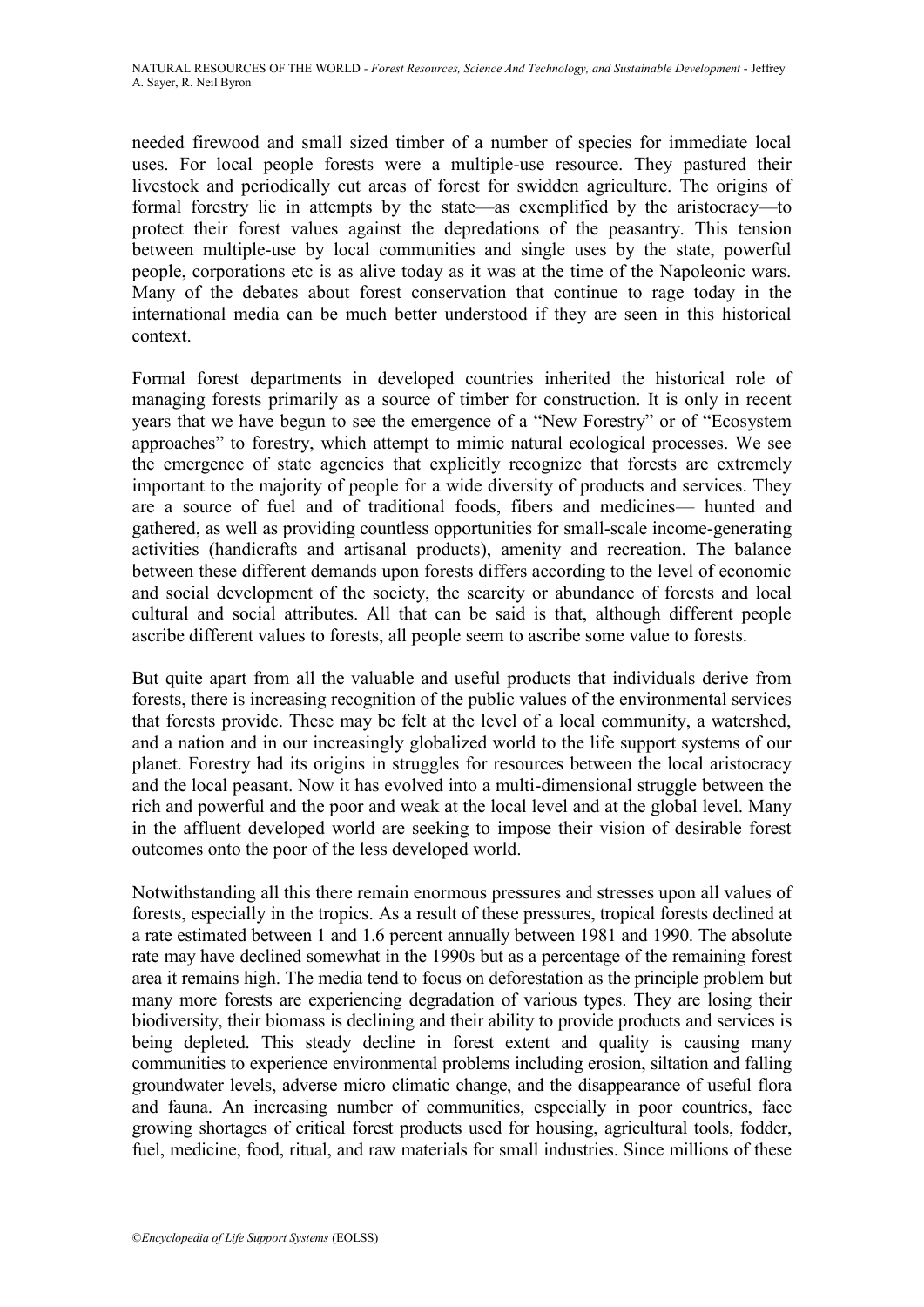households have very low cash incomes, these necessary products cannot be obtained through outside markets.

These pressures for deforestation and degradation arise from excessive and unsustainable use, far beyond the forests' ability to grow and regenerate, particularly for industrial timber or for commercial fuelwood. But even more important are the pressures to convert forest-lands to other uses. The greatest threats to forests result from pressures to clear the forest so that the land beneath it can be used for agriculture, pasture, plantations or mines, or for infrastructure such as roads and dams, and for settlement and habitations.

Thus there is a three-way tension between:

- The value of a forest for conservation and environmental services;
- The market value of the commodities and products that can be removed from it; and
- The high value of the land under the forest, for alternative uses.

## **2. The Location, Extent, and Pace of Forest Destruction and Degradation Worldwide**

The first attempts to measure the extent of the world's forests and the rate of their destruction date from the 1970s. The Food and Agriculture Organization, FAO, the United Nations body with the mandate to monitor the world's forests, now produces a major assessment at the end of each decade and recently has published a biennial report on the State of the World's Forests with updated statistics and analysis of trends. Surprisingly, given the sophistication of modern satellite-born remote sensing data, there is still great uncertainty about how much forest remains and how fast it is degrading or disappearing. Much of the problem comes from definitions. At present, FAO says 10 percent tree cover constitutes a forest. Other estimates of forest cover and deforestation differ from those of the FAO because a different definition was used. The FAO itself has changed its definitions over the years. A great deal of confusion has resulted from the misinterpretation of FAO figures; people and organizations have used them for purposes for which they were not intended or suitable.

The absolute area of forest is not really a very useful statistic. For instance the analysis of global climate change requires figures on forest biomass. The analysis of timber supplies requires knowing the number and size distribution of commercial species. The analysis of biodiversity requires knowing about the structure, age and species composition of the forest. No single simple statistic can contain all of this information. The reality is that most of those figures that are published that differ from those of FAO do so because they are not measuring the same things that FAO measures. The FAO figures remain by far the best available at a global level for the simple reason that they are the only ones where full explanation is given of what the figures represent and how they were obtained.

FAO's latest figures indicate that in 1995 there were 3454 million hectares of forest worldwide. This figure includes 'natural' forests, heavily modified/managed forests, young regrowth or secondary forests, and plantations. Between 1990 and 1995 the total area of forests declined by 56.3 million hectares—the result of a loss of 65.1 million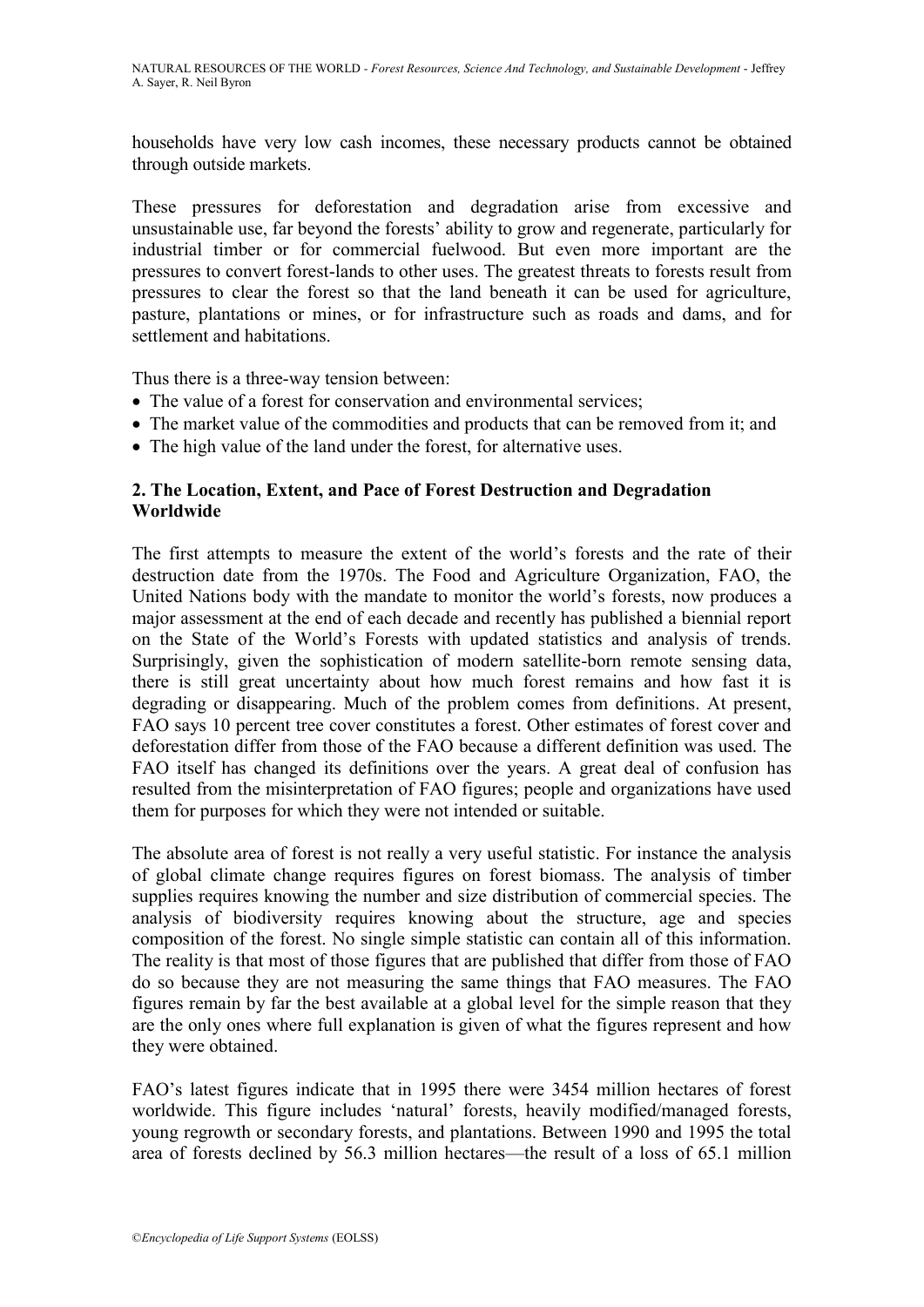hectares in developing countries and an increase of 8.8 million hectares in developed countries. The main causes of these changes were the conversion of forests to agriculture and large infrastructure projects in developing countries and the invasion of abandoned agricultural land by forests in developed countries. Forest degradation was also cited by FAO as a major problem in recent years. It has many causes but important amongst them were over-harvesting of industrial wood and fuelwood, overgrazing, fire, insects, pests and diseases, storms and air pollution. Forest fires have become an increasingly important problem in recent years. The worst two years for forest fires in recent times were 1997 and 1998, coinciding with an extreme el Niño climatic disruption. Millions of hectares of forests burned; all regions of the world and all forest types were affected. Brazil, Mexico, Indonesia and the Russian Federation were the worst affected countries. While the unusually strong el Niño weather pattern contributed to the increased number, size, intensity and duration of fires, poor land-use practices in agriculture and forestry were the major underlying causes that set the preconditions for the huge fires.

- -

## TO ACCESS ALL THE **18 PAGES** OF THIS CHAPTER, Vi[sit:](https://www.eolss.net/ebooklib/sc_cart.aspx?File=E1-02-15) <http://www.eolss.net/Eolss-sampleAllChapter.aspx>

#### **Bibliography**

Boyle T. J. B and Sayer J. A. (1995). Measuring, monitoring and conserving biodiversity in managed tropical forests. *Commonwealth Forestry Review* **74**, 20–25. [Whilst much attention is given to efforts to conserve forest biodiversity the methods for measuring it and monitoring changes are still at an early stage of development.]

Brown L. R. (1995). Who will feed China: wake-up call for a small planet. Worldwatch Institute, *Environmental Alert Series No 6*. [Forest conservation plans have to take account of the reality of competing pressures on land.]

Byron R. N. and Ruiz Pérez M. (1996). What future for the tropical moist forest 25 years hence? *Commonwealth Forestry Review* **75**, 124-129. [This paper examines the changing role of tropical forests, from production to conservation, as their commercial values decline, but their non- monetary importance increases. Forests will still need to be managed, but by different organizations for different objectives.]

Byron R. N. and Arnold J. E. M. (1999) What futures for the people of the tropical forests? *World Development* **27** (5), 789–805 [Millions of people depend on forests for their livelihoods, but the nature of the people-forest relationships are rapidly changing.]

CIFOR (1995). *A Way Forward to Sustainable Development. A Dialogue on Science, Forests and Sustainability.* Bogor, Indonesia. [The proceedings of an international consultation to identify and address the major issues of tropical forest conservation and related policy reforms.]

CIFOR (1996). *CIFOR*'*s Strategy for Collaborative Forestry Research. Forests and People.* Bogor, Indonesia. [CIFOR presented a five-year research program to simultaneously address poverty alleviation and environmental quality related to tropical forests.

FAO (1995). *Forest Resources Assessment 1990: Global synthesis*. Forestry Paper 124. Rome: FAO. [The most recent assessment of the extent and quality of the world's forests, and the rates and causes of deforestation.]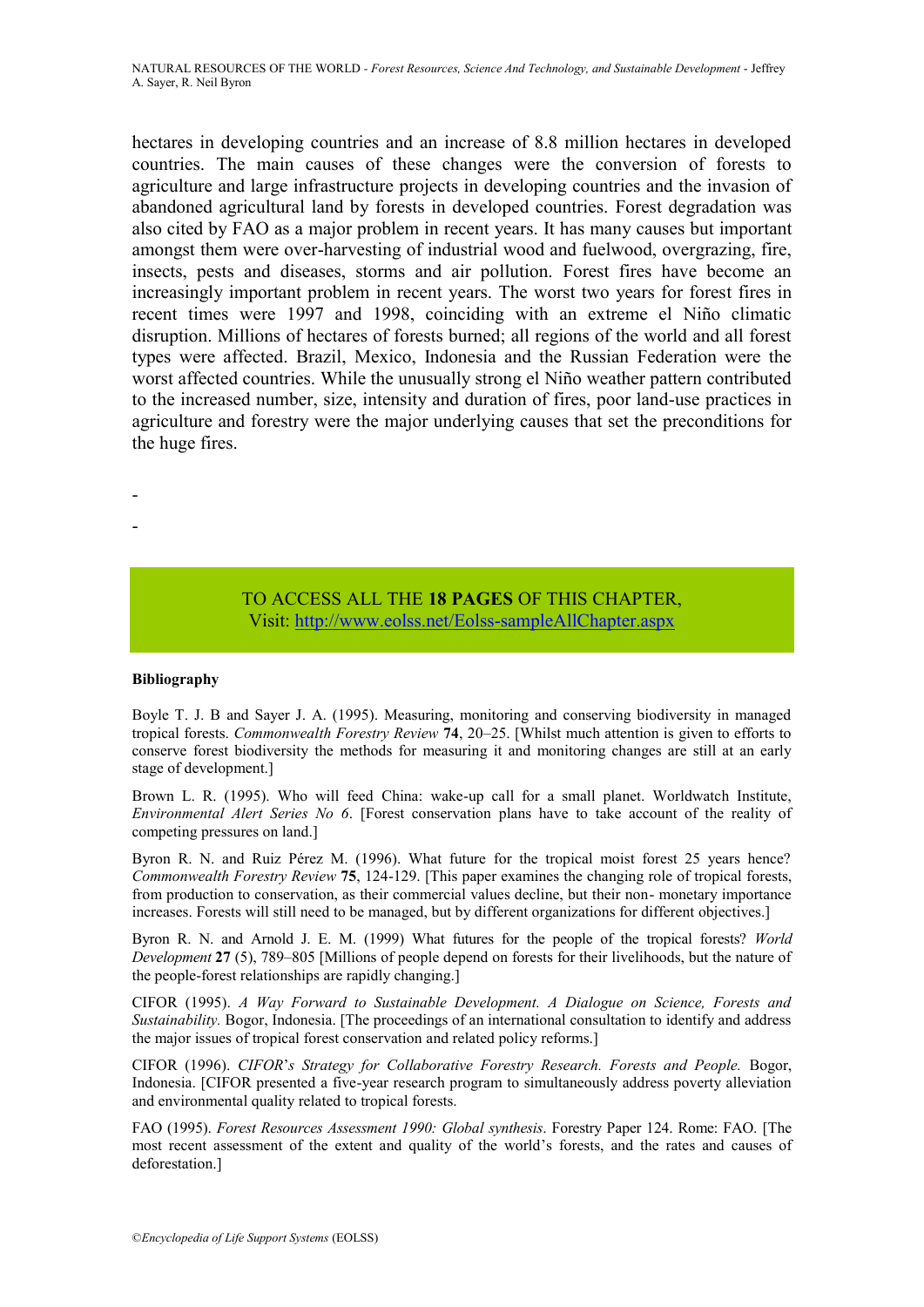FAO (1999). *State of the World*'*s Forests.* Rome: FAO. [The most recent of biennial reviews of the state of forests, supply and demand for forest products, and international trade in timber.]

Heywood V. H. and Stuart S. N. (1992). Species extinction in tropical forests. In T. C. Whitmore and J.A. Sayer, eds. *Tropical Deforestation and Species Extinction*. London: Chapman and Hall. pp. 91–117. [A pragmatic account of issues relating to the conservation of tropical forest biodiversity.]

ITTO (1996). *Annual Review and Assessment of the World Tropical Timber Situation 1995*. Document GI–7/95, 117 pp. Yokohama: International Tropical Timber Organization. [The most recent of irregular reviews of the state of international trade in tropical timber.]

Kaimowitz D., Byron R. N., and Sunderlin W. (1998). Public policies to reduce inappropriate tropical deforestation. In E. Lutz, H. Binswanger, P. Hazell, and A. McCalla, eds. *Agriculture, Environment and Development: Perspectives on Sustainable Rural Development.* Washington, D.C.: World Bank. pp 303– 22. [This research reviewed the economic and social factors that encourage deforestation, and possible policy reforms that might encourage retention, rather than destruction, of natural forests.]

Pulliam H. R and Babbitt B. (1997). Science and the protection of endangered species. *Science* **275**, 499– 550. [Argues that a great deal of biodiversity can be conserved in small strategically-located reserves.]

Sayer J. A. and Byron R. N. (1996). Technological advance and the conservation of resources. *International Journal of Sustainable Development and World Ecology* **3**, 43–53. [This review of technological changes in forestry examines the longer-term impacts for enhancing forest productivity, facilitating conservation and slowing deforestation.]

Solberg B., Brooks D., Pajuoja H., Peck T. J., and Wardle P. A. (1996). *Long-term Trends and Prospects in World Supply and Demand for Wood and Implications for Sustainable Forest Management: A Synthesis,* 32 pp. Joensuu, Finland: European Forests Institute. [This is a summary of a major European study of timber consumption, forest resources and sustainable supplies, and international trade in forest products.]

WRI (1994). *World Resources 1994–95: A Guide to the Global Environment,* 401 pp. Oxford and Washington, DC: Oxford University Press/World Resources Institute. [A statistical compendium of world environmental information, with major collations on forests and deforestation.]

WRI (1997). *The Last Frontier Forests: Ecosystems and Economies on the Edge,* 42 pp. Washington, D.C.: World Resources Institute. [This report reveals that less than one-fifth of the world's original forest cover remains in large tracts of relatively undisturbed forests, and half of this is in boreal regions.]

Zuidema P., Sayer J. A., and Dijkman W. (1997). Forest fragmentation and biodiversity: the case for intermediate-sized conservation areas. *Environmental Conservation.* [An analysis of published accounts of the responses of biodiversity to forest fragmentation. Concludes that empirical evidence suggests forest areas of 5000 ha. And above have greater biodiversity value than much conservation biology literature would suggest.]

#### **Biographical Sketches**

**Professor Jeff Sayer** is the founding Director General of CIFOR. Before joining CIFOR in 1993 he had been involved in many of the strategic initiatives to better manage and conserve the world's forests over the past 20 years. He has published a number of books and papers on global forestry issues. He has a research interest in forest biodiversity conservation, particularly in the biodiversity of forests that are managed for timber and other products. He has devoted his career to working on forest and nature conservation programs in the tropics. Prior to CIFOR, Jeff worked as a senior environmental advisor to the World Bank in Washington (1993). He has also headed the forest conservation program at the International Union for Conservation of Nature based in Switzerland (1984 to 1992), and acted as an advisor on nature conservation issues on a number of FAO projects in Africa and Asia. He began his career as a research officer in the Department of National Parks in Zambia where he worked on the population dynamics of large mammals. Jeff studied Botany and Zoology at the University of Hull (UK) and Conservation at the Departments of Geography and Botany at University College London (UK). Since 1994, he has been Prince Bernhard Visiting Professor of International Nature Conservation at the University of Utrecht (Netherlands). Nationality: British.